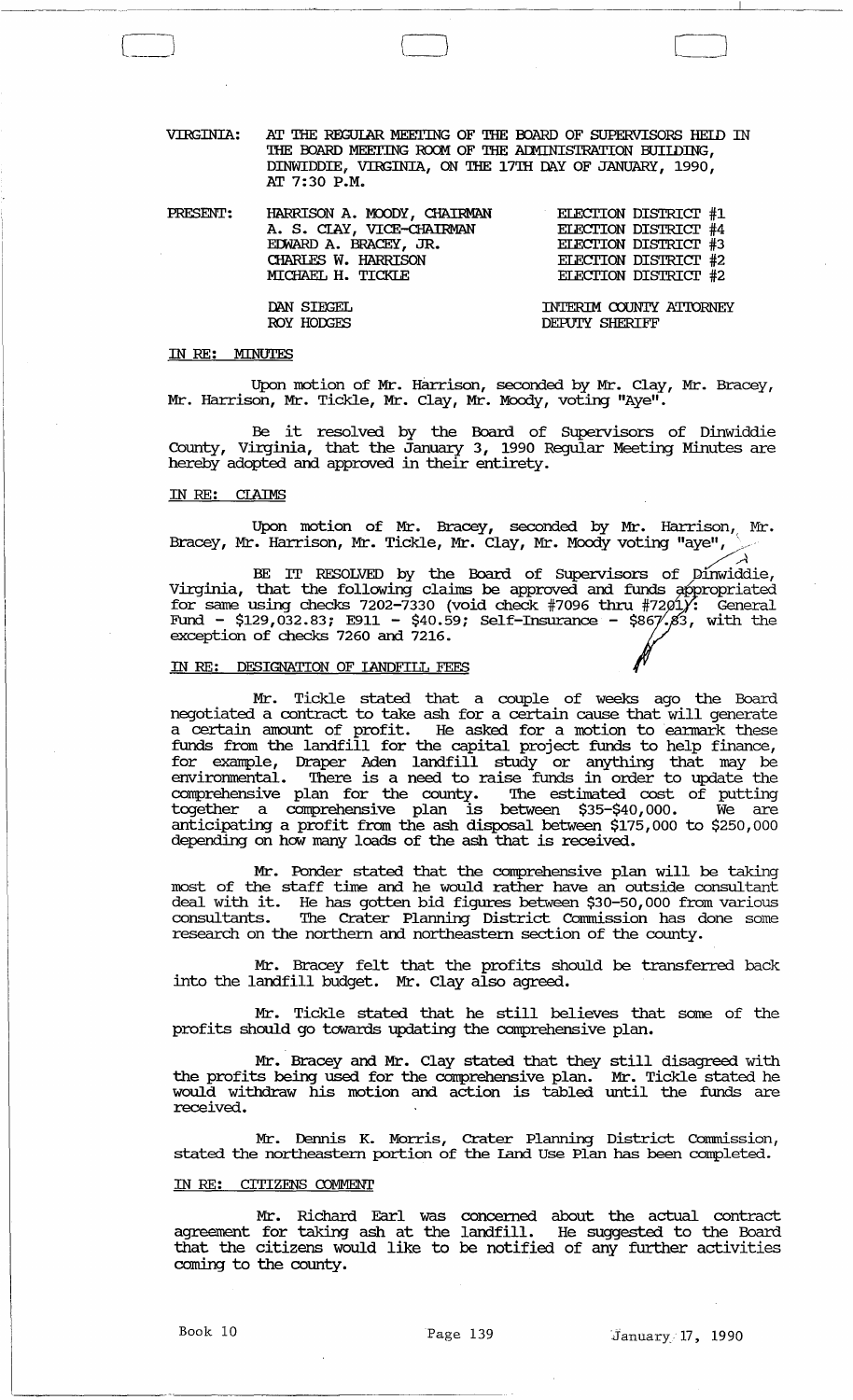Mrs. Mary Dunn Conover stated that there had been citizen contact. Mrs. Kay winn pointed out this was not actually required in the Solid Waste ordinance.

Mr. Dick Farrington was concerned about certain types of minerals causing problems in the landfill and about the method of testing used.

Mr. Tickle and Mrs. Quesenberry explained the random testing process.

James B. Elder, Jr. spoke for the Dinwiddie Rescue Squad. He asked does the Board of SUpervisors have any future plans for the Dinwiddie Volunteer Rescue Squad? Mr. Elder requested that funds be provided for personnel and volunteers. '!he reason for this is to provide service during the hours of 6 a.m. to 6 p.m., because there is a shortage of personnel. The evenings are covered from 6 p.m. to 6 a.m. Also he requested certification for Namozine Fire and Rescue Department.

Mr. Tickle stated the Board was considering all available alternatives. Mr. Elder was reminded that a tax relief ordinance was alternatives. Mr. Elder v<br>adopted for the volunteers.

Jack Mayes spoke against the Personal Property Taxes. He suggested that the Board lower personal property taxes by 20 or 25 percent until it is in line with the other rural localities in the southside and central Virginia area. He felt that the taxes are unfair.

### IN RE: AMENDMENT TO AGENDA

Upon motion of Mr. Clay, seconded by Mr. Harrison, Mr. Bracey, Mr. Harrison, Mr. Tickle, Mr. Clay, Mr. Moody, voting "Aye" *e* the agenda was amended as follows:

- 7.1 Eastside School Recommendation on Winterization
- 15.1 Bingo and Raffle Pennits:
	- a. Volunteer services Council
	- b. Namozine VFD

### IN RE: SYNOPSIS OF COAL ASH REQUEST

 $\omega$  is a summary .

Upon Mr. Tickle's request, Mrs. Quesenberry gave a brief synopsis of the events leading to the acceptance of the coal ash:

December 7 - she was contacted concerning the possibility of placing ash in the landfill and also the revenue involved.

December 11 - referred contractor to the consultants, Draper Aden, who talked with them and received infonnation and test results on the ash. Draper Aden then submitted a letter to the Department of Waste Management, requesting verification whether ash could be placed in the landfill.

The letter described the excavation site and how the ash would be used as fill material, not placed in the landfill.

December 12th or 13th - letter was mailed to Department of Waste Management.

During the next two weeks, the contractor called the office to check on the status from the Department of Waste Management.

December 21 - Checked with Department of Waste Management concerning the status of the letter. Couldn't get in touch with appropriate personnel. Contactor stated that he had a contract and the hauling of ash would have to be started soon.

December 28 - Draper Aden contacted the Department of Waste Management concerning fly ash--thought it would be approved wjconditions, but we Were not told what they would be.

 $\frac{1}{2}$ 

 $\frac{1}{2} \left( \frac{1}{2} \right) \left( \frac{1}{2} \right) \left( \frac{1}{2} \right) \left( \frac{1}{2} \right) \left( \frac{1}{2} \right) \left( \frac{1}{2} \right) \left( \frac{1}{2} \right) \left( \frac{1}{2} \right) \left( \frac{1}{2} \right) \left( \frac{1}{2} \right) \left( \frac{1}{2} \right) \left( \frac{1}{2} \right) \left( \frac{1}{2} \right) \left( \frac{1}{2} \right) \left( \frac{1}{2} \right) \left( \frac{1}{2} \right) \left( \frac$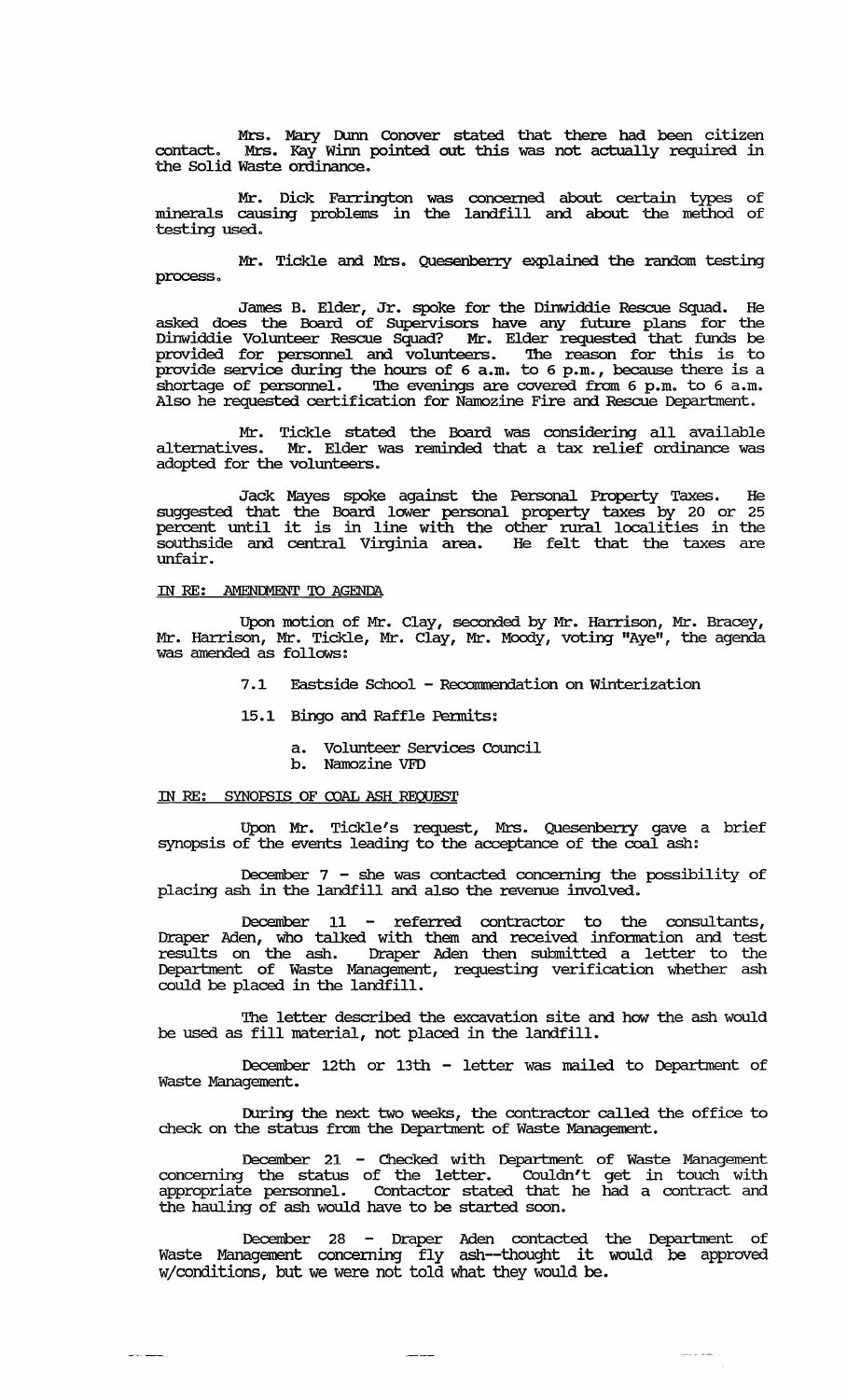Over the New Year's weekend - a couple of Board members contacted her asking her about the ash, the amount of revenue, and how far into the process are they? Found that contractor started hauling December 26, and half the potential pile had been removed.

January 2 - she kept trying all day to obtain an answer from the Department of Waste<sup>:</sup>Management through Draper Aden.

January 3 - Department of Waste Management had faxed Draper Aden a letter giving approval with the conditions which were that the county meet the requirements of the Solid Waste Regulations, as well as, the original landfill Regulations. She met with the contractor and Draper Aden at the site the day of the Board meeting

January 3 - A tentative contract was put together before the meeting should the Board decide to approve the ash.

The Board approved acceptance of the ash at their meeting held January 3.

Between 12:30 a.m. and 8 a.m. the staff worked on finalizing the contract. They started the process of the "Refuse Hauler Permit". Every truck that came through the landfill had to be inspected (about 100 trucks). 'Ibe trucks had to be bonded and certain insurances had to be given to the county.

By Friday new trucks were coming in, and landfill personnel continued the process of inspecting trucks.

Also, during the New Year's weekend she infonned key people among the citizens who she felt would be concerned about the ash dump.

Mr. Tickle asked Mrs. Quesenberry to elaborate on the advantages of the ash dump, other than for a monetary reason.

Mrs. Quesenberry stated that the contractor will be using his own equipment and personnel, not the county's to handle the ash. The county personnel will be overseeing that all metals are picked out, sampling, etc. The contractor has improved the road into the landfill through the use of additional rocks and grading. Additional excavated dirt was included in the contract. If the clay material at the Landfill is suitable, the contractor will apply it at no additional cost to the county. If it is not suitable, the county pays for a synthetic liner.

### IN *RE:* CENTRAL REGIONAL WASTE MANAGEMENT AU'IHORITY

Mrs. Quesenberry introduced Mr. Dennis Morris of the Crater Planning District Commission and Kevin Byrnes of the Richmond Planning<br>District Commission. Mr. Morris and Mr. Byrnes outlined the proposal Mr. Morris and Mr. Byrnes outlined the proposal for the Central Regional Waste Management Authority.

The Commonwealth of Virginia has taken an initial lead toward the issue of solid waste management. Last year the General Assembly passed legislation that mandates recycling on a graduated scale, up to 25% of the waste flow by 1995.

Two years ago a group was fonned to look into this issue. A completion of the Richmond Tri -cities Area Regional Recycling study was done in the summer of 1989. From that point, it appeared to be the most equitable and cost effective way to perceive the establishment of an authority to actually implement programs in solid waste management. Mr. Morris distributed a copy of the Local Elected Official Briefing Papers on the Central Virginia Waste Management Authority and the proposed Articles of Incorporation for the Central Virginia Waste Management Authority.

Bills that are currently sitting in the General Assembly for consideration:

Require that a privately owned landfiil operator be certified by the State Corporation Commission for both existing and proposed landfills.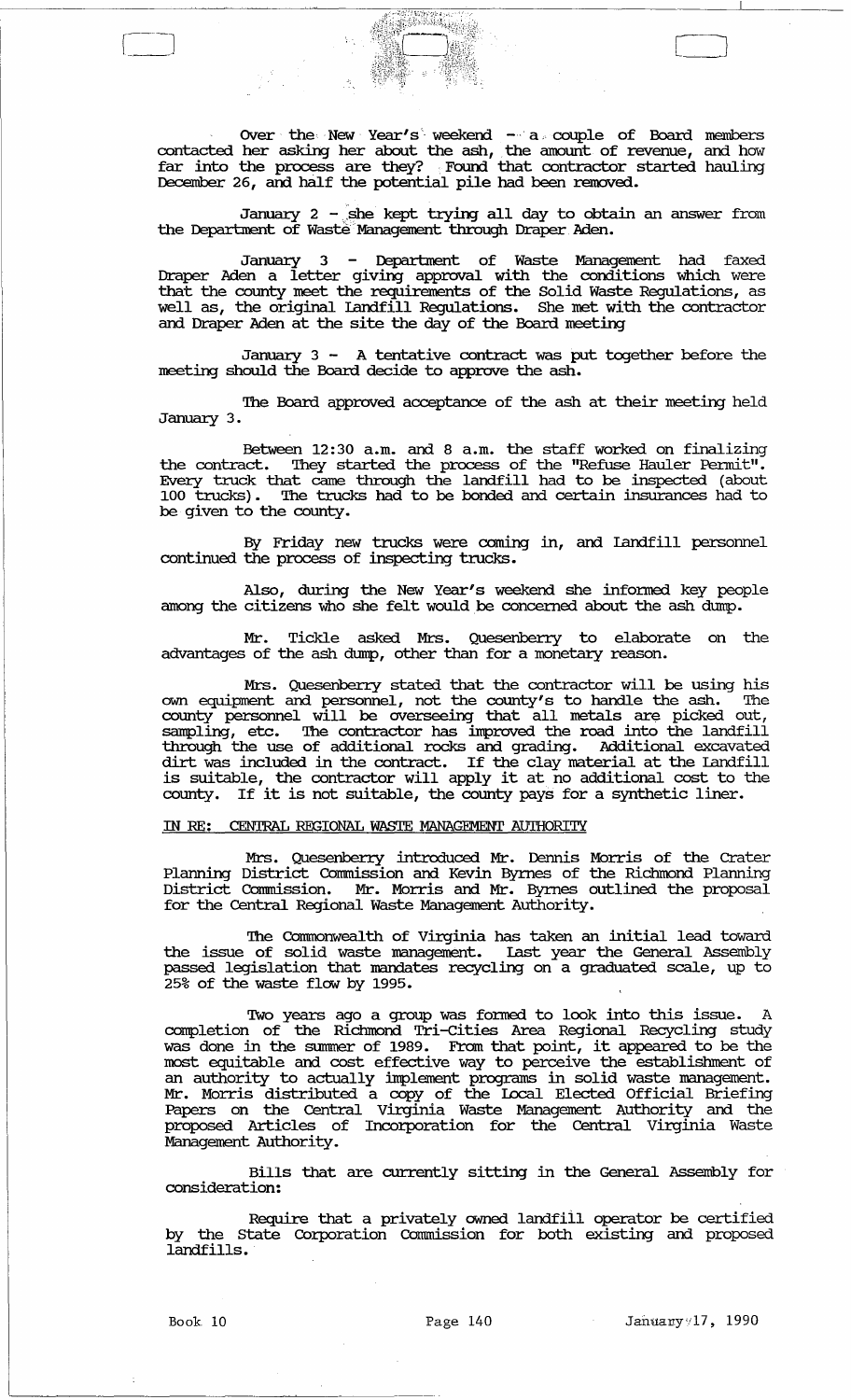Provide a tax credit to businesses which purchase machinery and equipment used in recycling.

study how the state can most effectively promote the procurement and use of recyclable products by state agencies.

To impose a waste management tax and establish the waste management trust fund. The tax will be imposed upon retailers, manufacturers, wholesalers and distributors, based upon their gross receipts.

The following recommendations were recommended by the Attorney General:

The waste management department should require periodic renewal of all pennits. Although the current pennits are subject to amendment, not all are required to be renewed at any periodic basis. state statutes should be amended to require that all department permits must be renewed on a periodic basis and should make it clear that any change in circumstances or new technologies be addressed at the time of the pennit renewal. '!he statutes should also make it clear that evidence of noncompliance with pennit requirements or any other environmental law applicable to the operation of a particular facility will constitute grounds for non-renewal of the pennit regardless of whether there's a showing of harm.

Operators of waste management facilities should be subjected to licensing and to certification requirements. Meaning that landfill operators are required to undergo training to become licensed to be certified.

There should be a statutory change permitting new grounds and procedures for permit verification.

There should be a statutory authorization for immediate suspension of a permit where there is a risk of harm to health or the envirornnent.

'!here should be legislation establishing new and enhanced criminal and civil penalties for a violation of the Virginia Envirornnental laws.

The Attorney General is committed to finding ways in which Virginia lawfully can regulate the importation of waste.

More bills will be written and submitted to the General Assembly.

Mr. Kevin Byrnes stated that there are three studies: (1) study by the Richmond Regional Planning District Connnission to look at the economic feasibility of waste to energy or waste disposal solutions for the whole Richmond Tri-cities area, (2) a Regional Recycling Plan study process which took one year to complete -- address the issue of used tires and oil, (3) consider fonning a Regional Solid Waste Authority to undertake and address the recycling program. The findings and recommendations of that study has been discussed by the members of the Richmond/Tri-Cities Solid Waste Task Force. Those recommendations have been approved tmanimously by the Richmond Regional and Crater Planning District Connnissions to encourage local goverrnnents to favorably consider the authority question to bring about a regional program that will help all the localities address the increasing professional requirements imposed on them by the state for sound waste management practices.

Within the fourteen local governments of the Richmond/ Tri-cities area approxilnately 2,500 tons of trash is generated; and expected to grow at about 3,400 tons a day by 1990.

The goal of the governments is to maximize the life of the capacity for the future by implementing a recycling or waste reduction program. (In 1989 a law was passed requiring each local goverrnnent to develop and implement waste management plans which will achieve a phased waste recycling program over the next five years.)

للداء

~--, I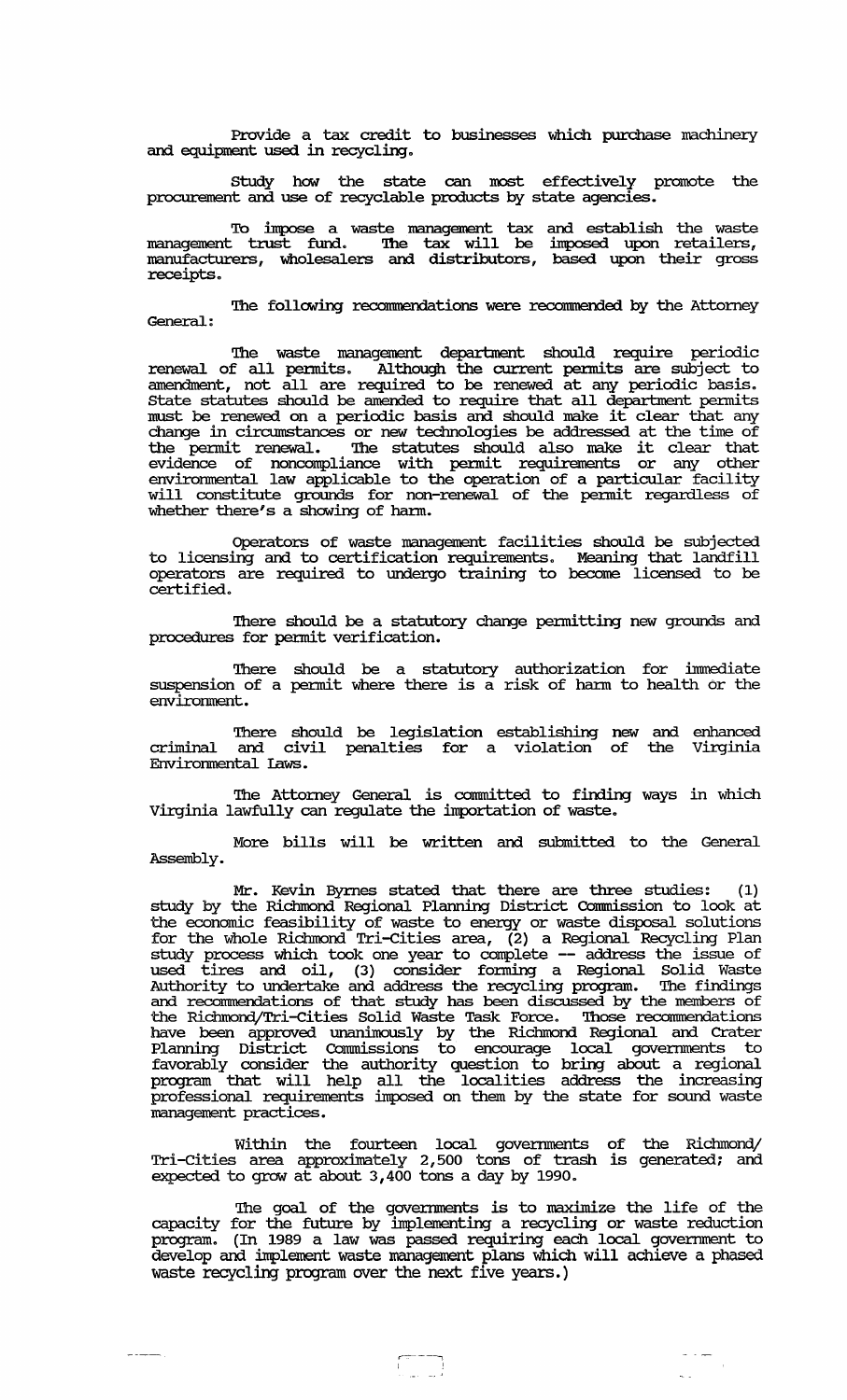The waste hierarchy which was adopted encourages the waste reduction, reusing waste, and recycling waste before considering incinerating, recovering energy, or landfilling. Recycling means taking material and reusing it to create another product that would be useful in today's society.

, and the contract of  $\Box$ 

First step - There will be fourteen local governments considering this proposal.

Second step - Articles of Incorporation are presented to each locality as a legal docmnent in a fonn for public hearing. An amendment will be provided stating the names and localities that will be participating in the fonnation of the Authority, who the board representative will be, and then there will be a presentation before each local government for a public hearing and local ordinance.

'!hose participating localities will have to file an Article of Incorporation with the state Corporation Connnission for approval on the formation of the public service authority.

The purpose of the Authority is to address the state recycling goals for the first five years. '!he Authority will undertake a broad range of waste management activities as the need arises.

A member will be elected from each participating locality as a Board of Director based on population. Operating funds are raised through local contributions that will be allocated on a percentage basis among participants of the authority service area.

A representative will be elected to inform the public of what the Authority is and what its program goals are.

The Authority will design curb-side recyclable collection for urban areas, system of rural drop centers, marketing of material, processing of material. Processing and marketing of material can be done by the Authority, but can also contract private enterprises.

Common Concern: How much control will the localities have? Meaning will the Authority be able to come into the county and site a landfill. The Authority cannot do that. (1) Authority is not going to place anything in the county if they do not want it. (2) The Articles of Incorporation states that each jurisdiction has the right to participate in a project or not. (3) The Authority can not do anything in the county without the approval of the Board of SUpervisors.

'!he Virginia Water/Sewer Authority Act states that the county governments are given additional powers and responsibilities to hold a public hearing and pass a local ordinance requesting and specifying specific perfonnances of the Authority on projects before the Authority can enter into a contract with the county for services in that jurisdiction.

'!he Virginia Waste Management Act states that before a pennit is issued by the Virginia Waste Management Board, the application has to be in compliance with the local land use ordinances.

Regional Projects sometimes can make it into a locality if the participating jurisdiction is willing to pay that locality an impact fee or some type of payment in rural taxes for the use of the property.

Mr. Morris stated. that the market is the most important part of a recycling program. This Authority is not going to start buying equipment and begin operation until told so by the participating jurisdiction.

The Commonwealth of Virginia is in the process of fonnulating regulations that will require each local jurisdiction to develop a solid waste management plan. '!his plan has to be submitted by July 1, 1991. wasce management pian. This plan has to be submitted by oury 1, 1991.<br>If the plan is not submitted, formally adopted, and accepted by the Department of Waste Management, then the pennit can be denied for operation. Its better to have a regional waste management authority than a individual authority.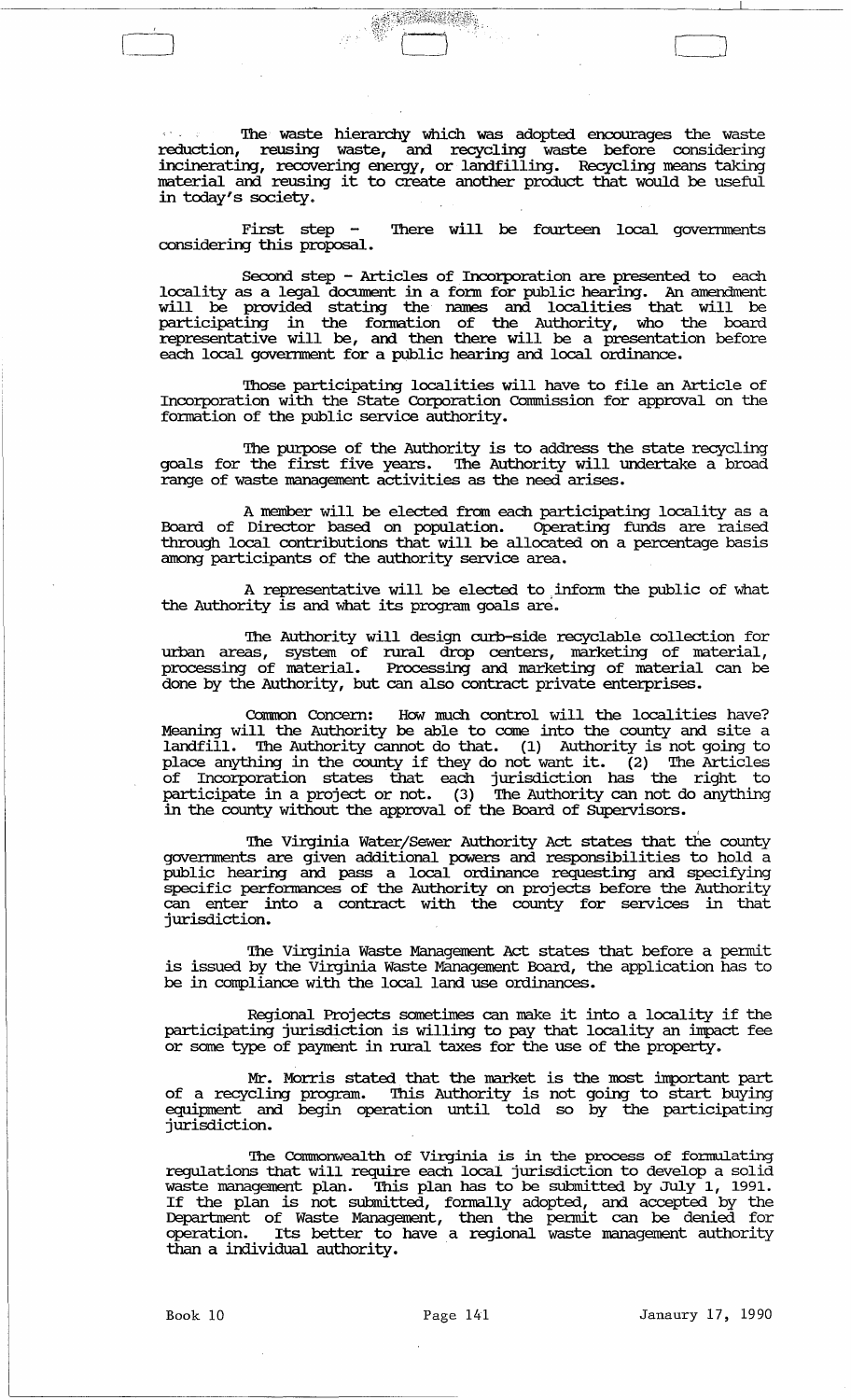Mr. Tickle stated that same localities have more players than others and this can cause other localities to be out voted. Also, why have one vote for each locality?

Mr. Morris replied that the options for one jurisdiction are one vote up to proportional representation where the "Big 3" will be receiving six (6) votes. Voting Structure: Operational Budget ("Big 3") Henrico - 101,000, Chesterfield - 89,700, Richmond 107,000, and Dinwiddie would be 10,500. Operational BUdget handles the operations and educational requirements for getting involved with recycling. '!he safeguard is that each jurisdiction has the authority to opt in or out when a proposal comes before them.

Mr. Bracey asked didn't the county hire Draper Aden to find out the needs and wants as far as solid waste is concern?

Mrs. Quesenberry replied that Draper Aden is investigating the present situation and coming up with same type of plan of what the county needs to do budget wise. Right now the county does not have a operating plan and a closure plan. Also included is ground water monitoring wells which will be done by 1991. '!he county also has a grant which we are working with on recycling.

Mr. Bracey stated that the comprehensive plan has to be written before making a commitment.

Mr. Morris stated that they are in the process of initiating conversations with several jurisdictions to the south. Primary reason is that they invited them when they had discussion about the fonnulation of this Authority, because they might gain from the conversation the detail data on markets and recycling. He stated he was in the process of scheduling another meeting in the near future with southern jurisdictions. '!his is a viable option for Dinwiddie County.

Advantages: (1) The county will receive credit for recycled percentages which will be heavier in urban areas than rural. (2) Economy of scale operation (population base of 800,000 operating a solid waste system versus a 100,000. (3) Market share.

Mr. Byrnes referring back to Mr. Bracey's statement "wait to see the consultant's study before making a commitment", stated the cost that might be accrued to the County to achieve the state certification of complying with state laws may be less.

Going back to Mr. Tickle's statement about the NorthenySouthern Approach. Mr. Byrnes stated that this approach has been studied and that there was alot of citizens concern toward this. Also, there was opposition toward the waste incineration system.

Mr. Bracey asked Mr. Byrnes is there a timetable for the response?

Mr. Byrnes replied that the timetable for local response is by mid-February. All local goverrnnents would have had the opportunity to consider passage of the Resolution of SUpport, naming the representative to the Board of Directors of the Authority and indicating an interest on the jurisdiction's behalf of participating in the fonnation of the Authority. There's only two steps. No public hearing has been held.

The ordinance is put before each local government. The ordinance states who will be participate and who are the appointees to serve on the Board of Directors. The ordinance has to be advertised thirty days prior to the public meeting. If the ordinance does not pass in the any of the 14 jurisdictions, the ordinance will have to be reconstructed, change the resolution of support, and it will take about 3 months to come up with another ordinance, etc.

If you want to be in the regional program, then the adoption of the resolution of support is the first step. If all 14 jurisdictions want regional waste management, all ordinances are placed in the package with applications for FCC and state Corporation Connnission. Ask them to certify this public service corporation and the Board of Directors are then authorized to discharge its powers under the act.

المعاشية على المعاملة.<br>المن السياسية المعاشية المعاملة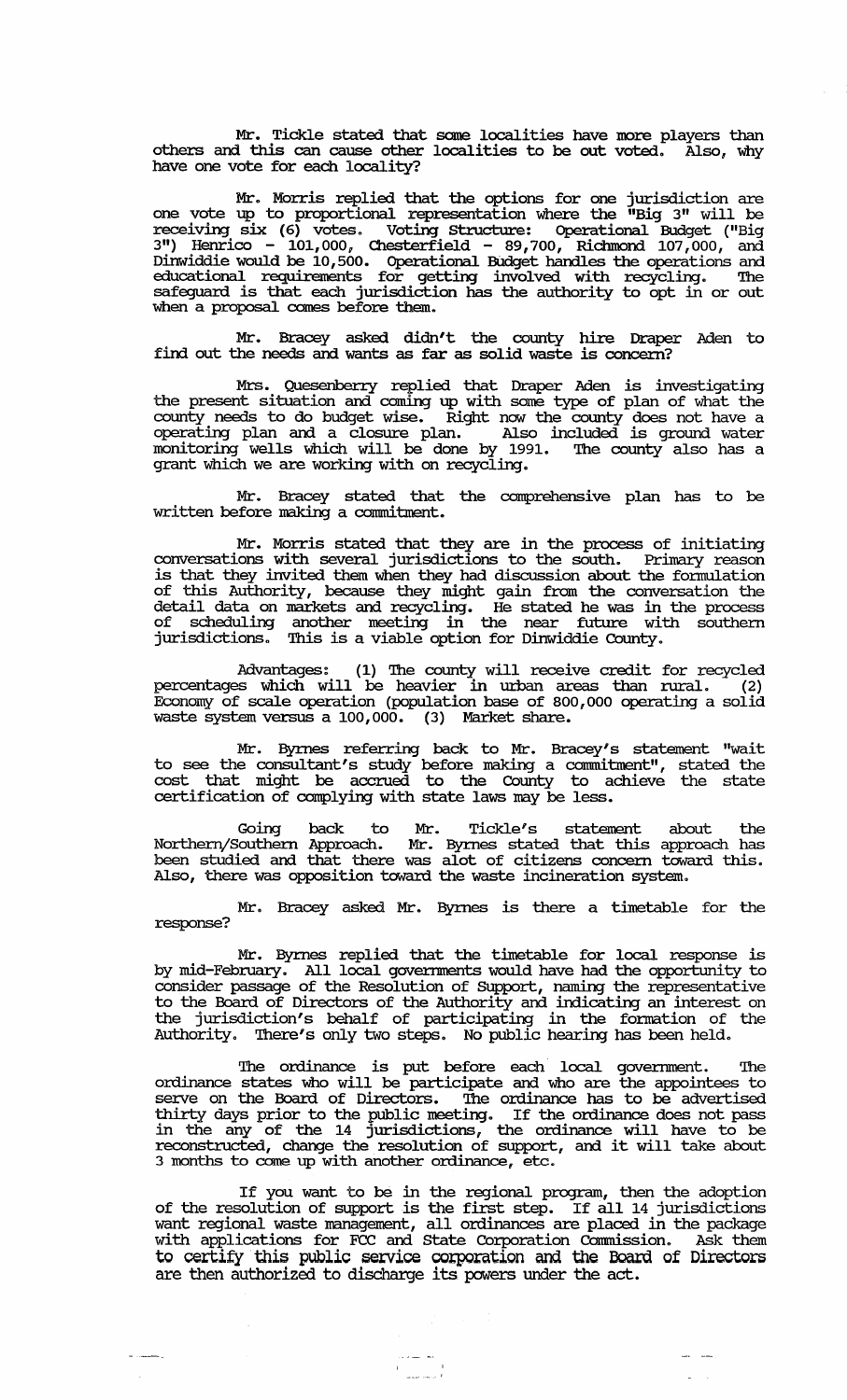Mrs. Quesenberry stated that the decision on the resolution would not be considered until the February 7th meeting. Tonight is an information period

Mr. Morris suggested that the Board of SUpervisors discuss with the consultants the new waste management regulations for planning and development.

#### CITIZENS COMMENTS:

Ron Abernathy clarified that the initial cost would be \$14,000 instead of \$10,500 because of the interim budget from now to July 1st. The project specification states that they will set recycling programs. Costs would be an addition to the basic assessment of the authority for general operations. The Authority creates and finances projects, but the financial impact on the local governments can not be detennined. The county can't get out unless they buy out the Authority bonds.

In Section 15.1-1250'; Eminent Domain is granted to the Authority. If we had a commercial landfill developed in Dinwiddie which the county approved, not with the authority, we could impose the tipping fees. If leased to or part of by the Authority, we only get the machinery tax and use of the land. No impact fee could be imposed for those groups bringing in trash.

The citizens feel that it is too early for the county to consider participating in the Authority.

Kay winn quoted from Mr. Byrnes paper "local control over Authority activities--the final mechanism of local control, which applies to all localities" meant the filing of the notification of appries to air focallies meant the filmy of the hottineation of intent by the Authority should it desire a permit from the Department of Waste Management?

#### Mr. Byrnes stated yes.

Mrs. winn pointed out that the local governing body must notify (mandatory) the virginia Department of Waste Management that the facility is in confonnance with all local and land use control ordinances. If the facility does not conform to all local ordinances, the state must return that permit application to the applicant. Last year when Department of Waste Management proposed a new regulation this was one point that she made a strong public comment about. She received a response from Department of Waste Management. If a notice of intent is filed, the locality has 30 days to respond that it does not conform. And if you do not respond. within 30 days, you waive the right to complain on the basis of local ordinance. This packet was received by the county government on December 20 and citizens did not get it, until it was solicited last Friday.

She is uncomfortable with the presentation of the paper and feels that it a misrepresentation. Corrections need to be made.

Mr. Byrnes agreed with Mrs. winn concerning the notice of intent.

Mr. Willie Clarke was concerned about other localities dumping their waste in our county and we end up paying for it.

Mr. Richard Earl doesn't agree with having an Authority in the County.

Mrs. Mary Dunn Conover suggested that the Board read the Virginia Water and Sewer Authority act which is 25 pages. She quoted from the code "No political subdivision shall be permitted to withdraw from any authority after any obligation has been occurred by the Authority" . They make debt and we're in forever. We can try to buy out, but it is not in the code.

Mr. Bracey stated he felt we should wait for our plan before taking action.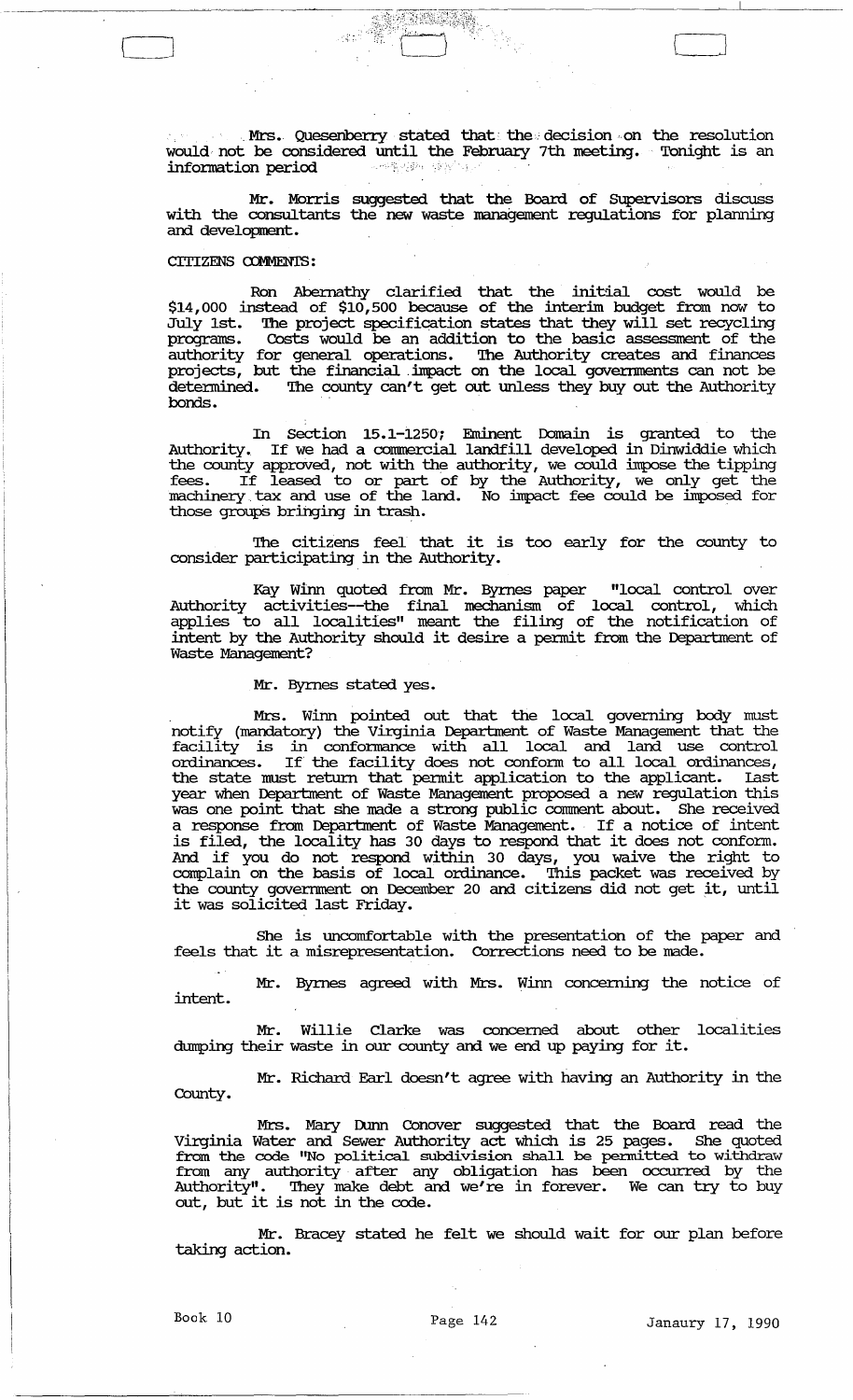The Board took a five minute recess at 9:53 p.m. Return from recess at 10:04.

Mr. Clay agreed. with Mr. Bracey. He stated that Dinwiddie County is too small to be combined with Richmond, Chesterfield, and Henrico for a regional waste management authority.

Mr. Bracey moved that the CountY not participate at this time. Mr. Clay seconded the motion.

Mr. Tickle would like to know more about the north/south division before voting no. If the southern part is more advantageous, he would like to irwestigate that further. He asked Mr. Morris and Mr. Byrnes before the next meeting could they forward some information as an alternative plan or is this the only plan offered before February 7th an alternative plan of is this the only plan offered before repruary out<br>and the board can vote yes or no it this time. Or do we need to amend the motion made by Mr. Bracey.

Mr. Morris stated that the southern group will be holding a meeting early next week. This will be an exploratory meeting to see if anyone is interested. He would like to share with the Board any information and results from that meeting.

Mr. Moody stated that he wanted more time to study this issue further. Mr. Harrison stated that we don't have to make a decision tonight.

Upon motion by Mr. Bracey, seconded by Mr. Clay, Mr. Clay, Mr. Bracey voting "aye", Mr. Harrison, Mr. Tickle, and Mr. Moody abstaining.

BE IT RESOLVED that the Board of Supervisors of Dinwiddie County, Virginia, hereby does not wish to participate in the Central Regional Waste Management Authority at the present time.

#### IN RE: EASTSIDE SCHOOL - RECOMMENDATION ON WINTERIZATION

Dr. Vaughan requested suggestions or direction from the Board to winterize Eastside Elementary School and also whether to have asbestos removed from the boiler room, pipes, etc. The job will cost \$15,586. Dr. Vaughan pointed out that the School Board does not see a need for the school in the near future.

Upon motion by Mr. Harrison, seconded by Mr. Clay, Mr. Bracey, Mr. Harrison, Mr. Tickle, Mr. Clay, Mr. Moody voting "aye".

BE IT RESOLVED that the Board of SUpervisors of Dinwiddie County, Virginia does hereby authorize the School Board to the remove the asbestos at a cost of \$15,586, and to winterize the school until a decision is made on the future use.

### IN RE: TEIEPHONE SYSTEM **--** SELECrION OF VENOOR

Mrs. Quesenberry stated that four proposals were received for new telephone equipment for the Administration offices exclusive of the School Board, as follows:

| Executone - Isoetec           | \$14,033.00 |
|-------------------------------|-------------|
| Northern Telecom - Norstar    | \$15,010.00 |
| AT & $T - Merlin$ II          | \$22,303.00 |
| Commonwealth Telephone        | \$15,767.00 |
| Communications - Executech II |             |

--'

Based on price, service, references, and presentation of proposal, she "recornmended to the Board the Executone system with Isoetec equipment on a 36 month lease purchase price agreement. It will cost \$462.82 per month. ~ the lease period is over, the county would have a \$1 buy out, then only maintenance payments will be made. Total monthly savings of \$669.78 per month will be realized including Centrex and present rental of AT &. T equipinent. Olring the second year the cost will increase' to \$595 per month which includes the maintenance fee.

Rick starling, a representative from AT & T, was present.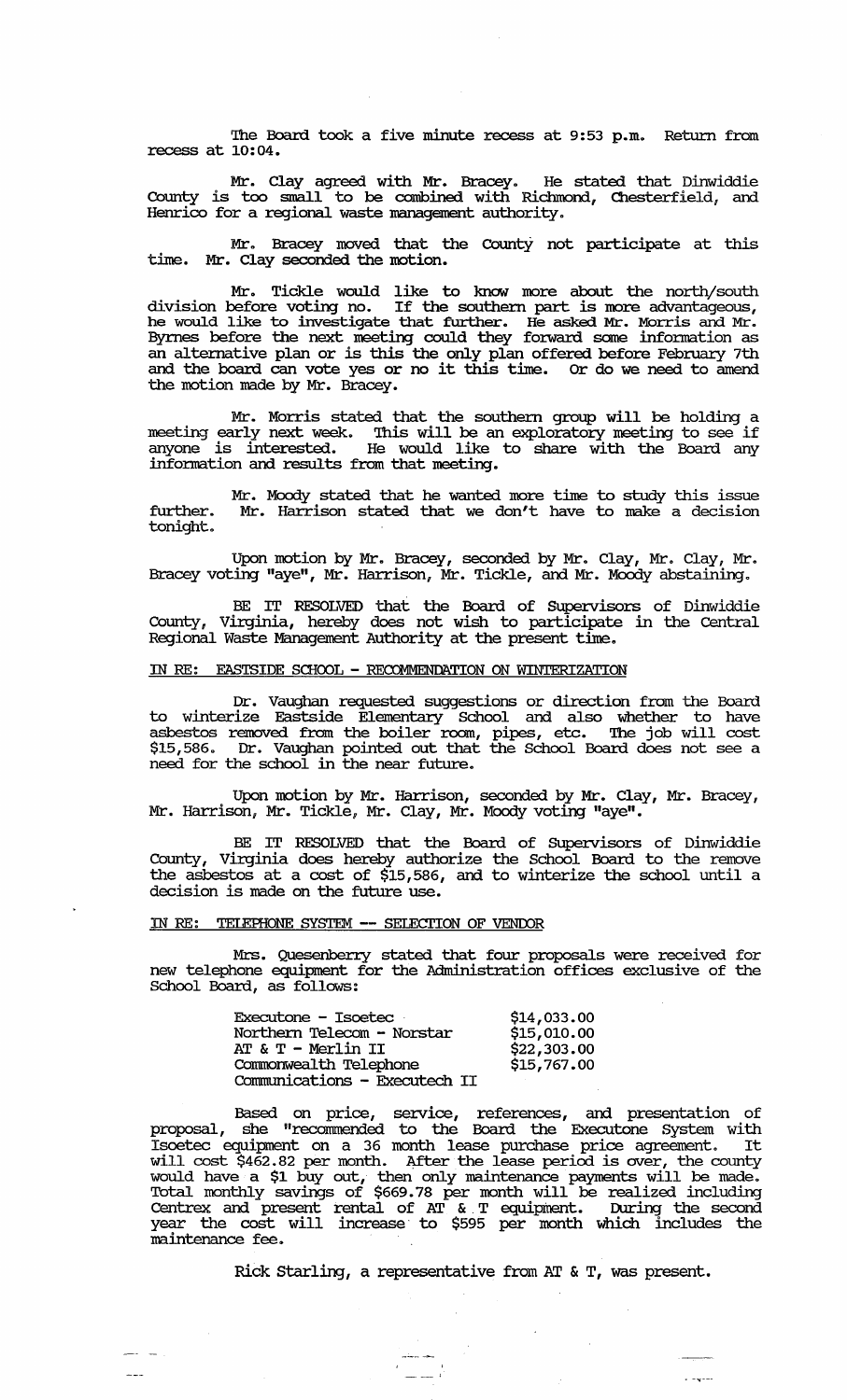Upon motion by Mr. Harrison, seconded by Mr. Clay, Mr. Bracey, Mr. Harrison, Mr. Tickle, Mr. Clay, Mr. Moody voting "aye".

 $\frac{1}{2}$  .  $\frac{1}{2}$   $\frac{1}{2}$  ,  $\frac{1}{2}$  ,  $\frac{1}{2}$  ,  $\frac{1}{2}$  ,  $\frac{1}{2}$  ,  $\frac{1}{2}$  ,  $\frac{1}{2}$  ,  $\frac{1}{2}$  ,  $\frac{1}{2}$  ,  $\frac{1}{2}$  ,  $\frac{1}{2}$  ,  $\frac{1}{2}$  ,  $\frac{1}{2}$  ,  $\frac{1}{2}$  ,  $\frac{1}{2}$  ,  $\frac{1}{2}$  ,  $\frac{1}{2$ 

BE IT RESOLVED that the Board of Supervisors, of Dinwiddie County, Virginia, does hereby accept the lowest bid by Executone at the price of \$14,033 to be funded with a lease purchase agreement for 36 months.

#### IN *RE:* E-911 SYSTEM

 $\beta \beta \beta$ 

Mr. Clarke reported that the building numbering is 80% completed with. a total of 200 maps to be reviewed. street signs that have been duplicated have been identified and. removed from the street sign list at a savings to the County at \$4,500. New street names from recently recorded subdivisions have been added to the list resulting in a total of about 1,206 to be ordered. He is halfway through the process of assigning block numbers to be placed on all secondary roads. He has hired a part-time helper to assist with the E-911 project which saved him 45 hours. A community service worker will also assist him for 18 1/2 hours. .

Remaining work includes marking of the mnnbering maps for the hand. delivery of notices, obtaining· the current address for the 250 or so structures that were located on the map since April of 1989, and continuing to work on the preparation of obtaining bids for the signs. These should be completed by January 31st. Actual mailing will be in late February. Once C & P Telephone receives 95% of the response from customers, the system can be hooked up and. operation should begin in 18 to 25 months. Mr. Clarke added that addresses will be given out now by request.

#### IN *RE:* FUBLIC SAFEI'Y DIRECIDR

Mr. James C. Rice asked for approval to attend the Emergency Management Association Conference to be held January 24-26, at the Sheraton Hotel, Charlottesville, Virginia.

Upon motion by Mr. Harrison, seconded by Mr. Tickle, Mr. Bracey, Mr. Harrison, Mr. Tickle, Mr. Clay, Mr. Moody voting "aye".

BE IT RESOLVED that the Board of Supervisors, of Dinwiddie County, Virginia, that the Board of Supervisors hereby authorizes Mr. Rice to attend. the Emergency Management Association Conference.

#### IN *RE:* FIRE PROGRAMS FUND FOLlCY

Mr. Rice requested adoption of the Fire Programs Fund Policy. The policy was approved and adopted by all Fire Chiefs at the Chief's meeting on January 10th.

Upon motion by Mr. Tickle, seconded by Mr. Harrison, Mr. Harrison, Mr. Tickle, Mr. Clay, Mr. Moody voting "aye". Mr. Bracey abstaining •

BE IT RESOLVED that the Board of Supervisors, of Dinwiddie County, Virginia, hereby approves the adoption of the Fire Program Fund Policy, as presented.

#### IN RE: VOIUNTEER MOTOR VEHICLES - TAX RELIEF

Mr. Tickle recommended that a committee consisting of members of the rescue squads, fire chiefs, their assistants, and. Mr. Rice come before the Board with a recommendation for the volunteer motor vehicles tax reduction.

Mrs. Deborah Marston, Commissioner of Revenue, reported that as of July 1, 1989 the ordinance states that the fire chief must, during the month of January, certify to the Commissioner of Revenue the vehicles that are going to be eligible. She needs a list of vehicles that are owned and. regularly used by each volunteer rescue squad and fire department member to be certified as a volunteer motor vehicle; then she can assess the vehicles, give the total value, and. the Board of Supervisors can determine the tax rate for these vehicles. The current rate could be between \$.05 to \$4.90.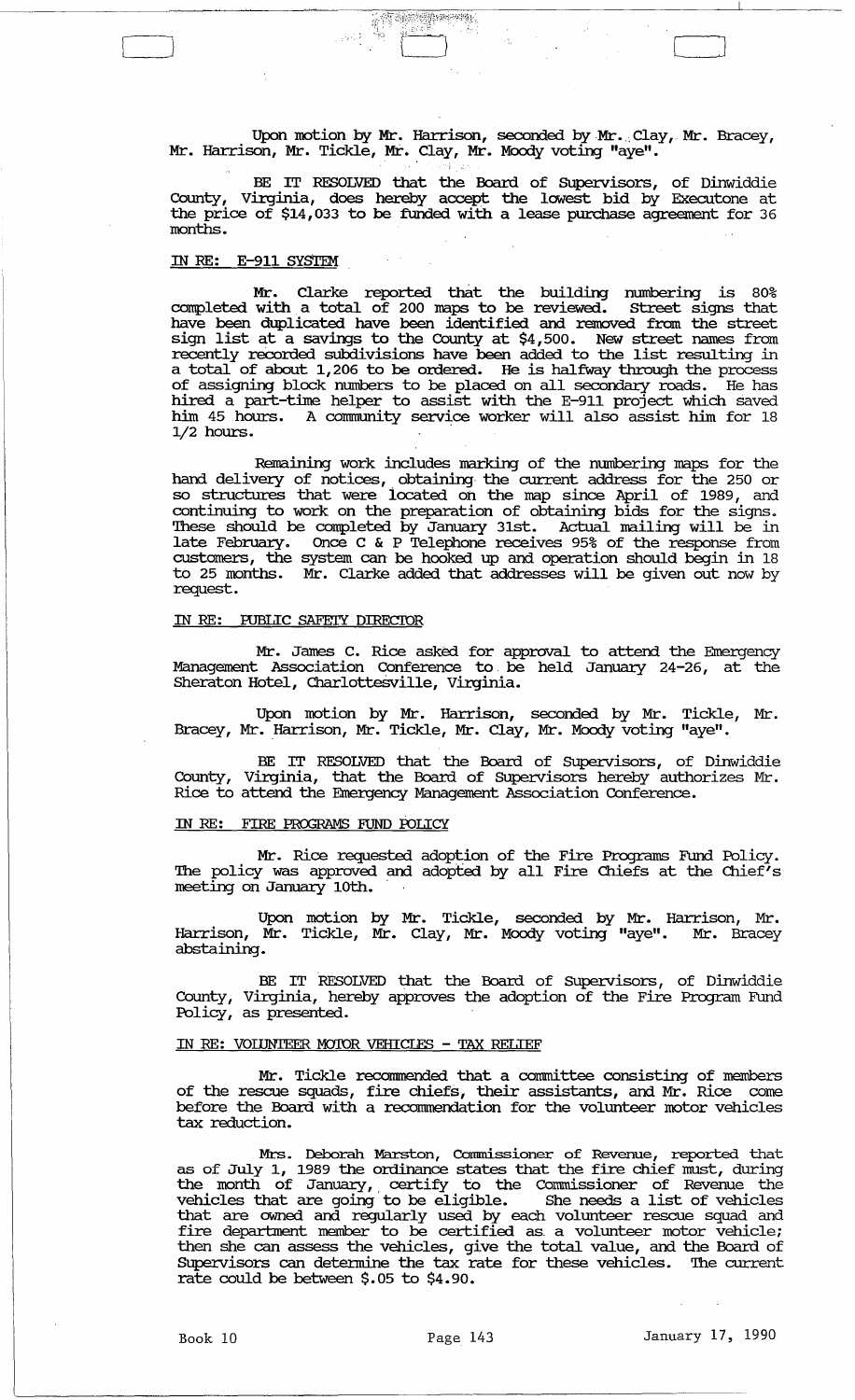Mr. Tickle withdrew his reconunendation. Action on the tax rate will be taken when the County budget and tax rates are adopted.

# IN RE: REFUSE HAUlER - PERMIT APPROVAL

Mrs. Quesenberry reported that Under Section 17-9 of the County's Solid Waste Ordinance, a permit is required for individuals to collect and transport refuse, garbage, or trash for others for consideration. '!he Board of SUpervisors may issue permits when all the requirements of this chapter are met. There is is a \$2,000 bond on each truck and each truck is inspected as it enters the landfill.

The ordinance states that a refuse hauler permit expires within a year. In this case, she suggested a 60 day limitation to cover the ash disposal period. '!he deadline will be March 1, 1990. If there are no new trucks coming in, then the contractor will pay a \$25 license fee per truck to the Commissioner of Revenue. License fees shall be paid upon issuance of the refuse hauler permit.

Mr. Denny King, Director of sanitation approved of the March 1, 1990 deadline.

Upon motion by Mr. Clay, seconded by Mr. Tickle, Mr. Bracey, Mr. Harrison, Mr. Tickle, Mr. Clay, Mr. Moody voting "aye".

BE IT RESOLVED that the Board of SUpervisors of Dinwiddie County, Virginia, approves a Refuse Hauler Pennit for William B. Sloan Companies to expire March 1, 1990.

### IN RE: REQUEST FOR BUDGET & FINANCIAL ASSISTANCE

Mrs. Quesenberry requested authorization to have Spencer Elmore with Robinson, Fanner, Cox, and Associates assist the county with the budget preparation. The county does have \$2,500 available to pay for Mr. Elmore's services.

Upon motion by Mr. Bracey, seconded by Mr. Tickle, Mr. Bracey, Mr. Harrison, Mr. Tickle, Mr. Clay, Mr. Moody voting "aye".

BE IT RESOLVED that the Board of SUpervisors of Dinwiddie County, Virginia, authorizes contracting with Robinson, Fanner, Cox, and Associates for budget and financial assistance.

# IN RE: APPOIN'IMENTS

Mrs. Spain reported that the Board had postponed the appointment of the members to the Airport Authority and the Dinwiddie Industrial Development Authority.

Upon motion by Mr. Clay, seconded by Mr. Bracey, Mr. Bracey, Mr. Harrison, Mr. Tickle, Mr. Clay, Mr. Moody voting "aye".

BE IT RESOLVED by the Board of SUpervisors of Dinwiddie County, Virginia, that the Board of SUpervisors will postpone the appointment of members to the Airport Authority and the Dinwiddie Industrial Development Authority until the February 7th meeting.

### IN *RE:* POSITION ANNOUNCEMENT

الأستف

Mr. Moody, Chainnan reported that Mr. Dewey P. cashwell has accepted the position as County Administrator effective February 1, 1990 at a salary of \$50,000.

Upon motion by Mr. Harrison, seconded by Mr. Harrison, Mr. Tickle, Mr. Clay, Mr. Moody voting "aye". voting "nay". Clay, Mr. Mr. Bracey

BE IT RESOLVED by the Board of SUpervisors of Dinwiddie County, Virginia, that the Board of SUpervisors appoints Mr. Dewey P. cashwell as County Administrator, effective February 1, 1990, at a salary of \$50,000.

 $\sim$ 

 $\overline{1}$  ,  $\overline{1}$  ,  $\overline{1}$ 

 $\begin{tabular}{|c|c|c|} \hline \quad \quad & \quad \quad & \quad \quad \\ \hline \quad \quad & \quad \quad & \quad \quad \\ \hline \quad \quad & \quad \quad & \quad \quad \\ \hline \quad \quad & \quad \quad & \quad \quad \\ \hline \quad \quad & \quad \quad & \quad \quad \\ \hline \quad \quad & \quad \quad & \quad \quad \\ \hline \end{tabular}$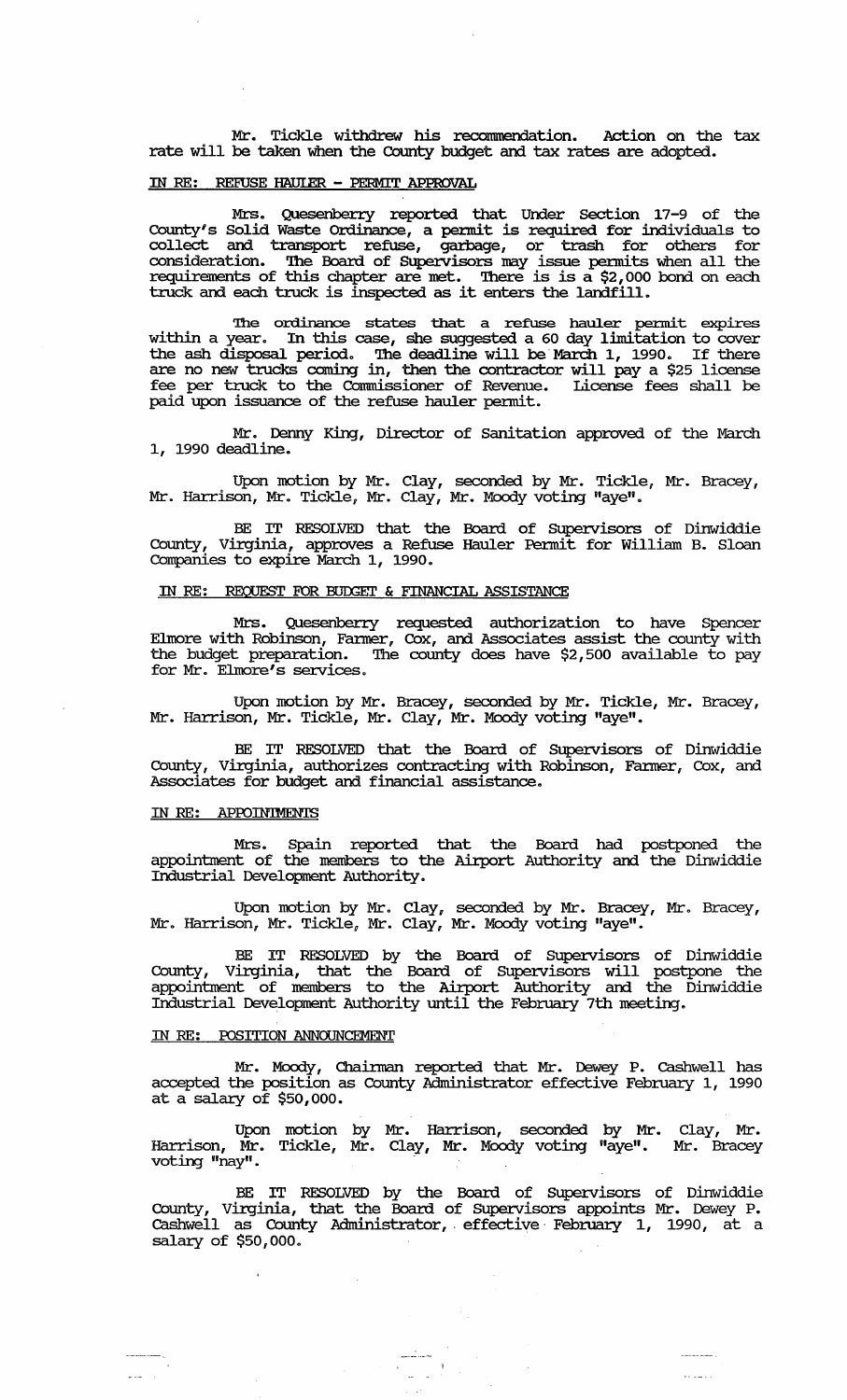AND BE IT FURIHER RESOLVED by the Board of SUpervisors of Dinwiddie County, Virginia that the Chainnan and vice-chainnan are Dinwiddie County, Virginia that the Chairm<br>authorized to execute a contract of employment.

e dji

IN RE: BINGO & RAFFIE PERMITS - NAIDZINE VOIDNTEER FIRE DEPARIMENT

 $\begin{bmatrix} 1 & 1 & 1 \\ 1 & 1 & 1 \\ 1 & 1 & 1 \end{bmatrix}$ 

Mrs. Quesenberry reconnnended approval of the Bingo and Raffle Permit for the calendar year 1990 for Namozine Volunteer Fire Department.

Upon motion by Mr. Bracey, seconded by Mr. Harrison, Mr. Bracey, Mr. Harrison, Mr. Tickle, Mr. Clay, Mr. Moody voting "aye", the following resolution was adopted:

WHEREAS, the Namozine Volunteer Fire Department has requested a Bingo and Raffle pennit for the calendar year 1990; and

WHEREAS, the Namozine Volunteer Fire Department meets the requirements of the state Code and has paid the \$10 application fee;

NOW 'lHEREFORE BE IT RESOLVED by the Board of SUpervisors of Dinwiddie County, Virginia that the Namozine Volunteer Fire Department be granted a Bingo and Raffle Pennit for the calendar year 1990.

#### IN RE: BINGO AND RAFFIE PERMIT - VOIDNTEER SERVICES CDUNCIL OF CENTRAL STATE HOSPITAL AND SOUTHSIDE VIRGINIA TRAINING **CENTER**

Upon motion by Mr. Bracey, seconded by Mr. Clay, Mr. Bracey, Mr. Harrison, Mr. Tickle, Mr. Clay, Mr. Moody voting "aye", the following resolution was adopted:

WHEREAS, the Volunteer services Council of Central state Hospital and Southside Virginia Training Center has requested a Bingo and Raffle pennit for the calendar year 1990; and

WHEREAS, the Volunteer services Council of Central State Hospital and Southside Virginia Training Center meets the requirements of the state Code and has paid the \$10 application fee;

NOW 'lHEREFORE BE IT RESOLVED by the Board of SUpervisors of Dinwiddie County, Virginia, that the Volunteer services Council of Central state Hospital and southside Virginia Training Center be granted a Bingo and Raffle Permit for the calendar year 1990.

Note: Mr. Bracey requested that the application fee be increased to \$25. Mrs. Quesenberry stated that the increase was allowed by Code if the Board chooses to take action.

#### IN RE: EXECUTIVE SESSION

Upon motion by Mr. Clay, seconded by Mr. Harrison, Mr. Bracey, Mr. Harrison, Mr. Tickle, Mr. Clay, Mr. Moody voting "aye", pursuant to Section 2.1-344(1), (5), (7) of the Virginia Freedom of Information Act, the Board moved into Executive session at 11:28 p.m. to discuss personnel, industrial, and legal matters. A vote having been made and approved, the meeting reconvened into Open Session at 1:03 a.m.

### IN RE: CERTIFICATION OF EXECUTIVE MEETING

Upon motion of Mr. Clay, seconded by Mr. Harrison, Mr. Bracey, Mr. Harrison, Mr. Tickle, Mr •. Clay, Mr. Moody voting "aye", the following Certification was adopted:

WHEREAS, the Board of SUpervisors of Dinwiddie County convened an executive meeting on this date pursuant to an affirmative recorded vote and in accordance with the provisions of The Virginia Freedom of Information Act; and

WHEREAS, Section 2.1-344.1 of the Code of Virginia, requires a certification by the Board of SUpervisors of Dinwiddie County, that such Executive meeting was conducted in confonnity with the Virginia law;

NOW 'lHEREFORE BE .IT RESOLVED that the Board of SUpervisors of Dinwiddie County, Virginia, hereby certifies that, to the best of each

EXTRACT

EXTRACT